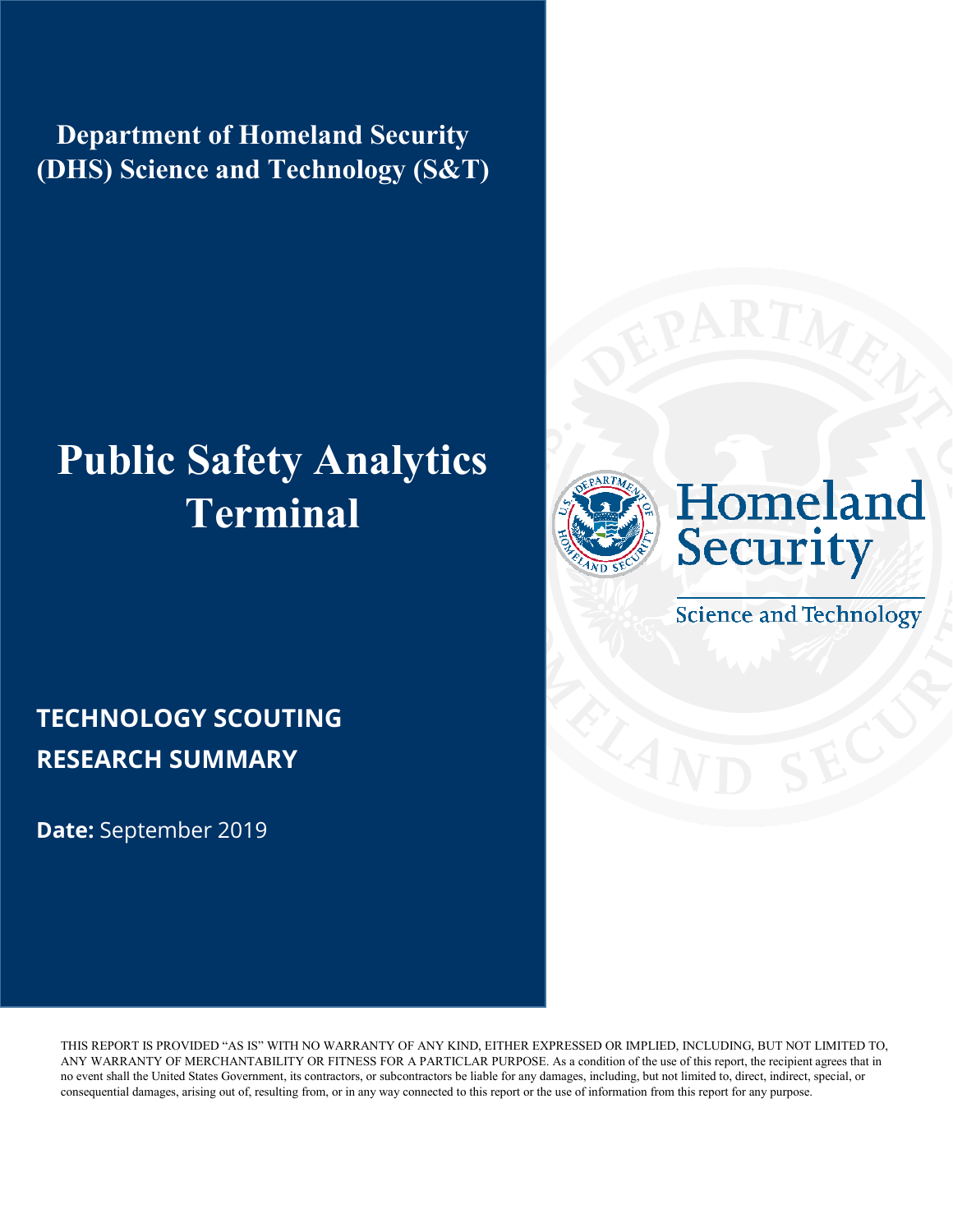

**Overview**: Subject matter experts, proprietary commercial datasets, and open-source research were utilized to compile a preliminary list of Solution Options. A summary is outlined below, and the **top 17 Solutions** identified thus far are displayed on the following pages.

#### **Problem Description:**

This report is seeking technology solution options for Public Safety (PS) professionals to have the ability to analyze various and disparate data streams that are available to PS areas. Real-time analytics are needed without being reliant on a subject matter expert (SME) to conduct analysis. This will enable them to better utilize their data and identify trends/patterns either through directed queries or to automatically alert the analyst about potentially suspicious activity. In particular, this would bring data analytic capabilities to those personnel who are not data analytic professionals. This requires access and experience to best utilize the information. An increase in investigative capability and capacity could be realized with a system that could assist PS personnel in analyzing data to gain insights.

#### **Solution Option Requirements:**

This report will focus on highlighting the system performance in each of the following categories:

- Identify and alert on patterns and trends
- Leverage existing data and SME insights
- Works with near-real-time and historical data
- Basic usability with limited training necessary
- Can run on current technology platforms

#### **Notes:**

This report will identify public safety analytics terminal solutions that incorporate multiple of the above requirements through the collection and analysis of numerous data sources, especially those that leverage a jurisdiction's existing records management systems. These techniques and tools can help public safety officials identify and address issues more quickly, efficiently, and effectively.

Some of these solutions were developed in coordination with large police departments with the express intent of improving the ability of investigators to make important connections out of the large volumes of data that were contained in their existing records systems. The solutions described below claim to have capabilities that enable enhanced analysis and interrogation of data in order to help law enforcement identify hidden patterns or trends that will allow decision makers to consider how, when and where to best utilize assets for police and response activities.

Additionally, this report contains information on solutions that are focused more broadly on delivering video and image analytics. These systems' ability to ingest and analyze live data feeds stand to greatly augment the intelligence gained from the historical data analysis. Additionally, these systems can provide much greater detail about an incident that may not be captured in even the best written incident reports. Many of the solutions contained in this section are also described in a separate Tech Scouting report for Crowd Count and Analysis Systems.

When combined, public safety officials have opportunities to leverage critical benefits from advances in these analytic fields and variety of solutions that are currently on the market. Local governments are currently using these systems to collect data, develop crime-related forecasts, and take informed actions for their communities.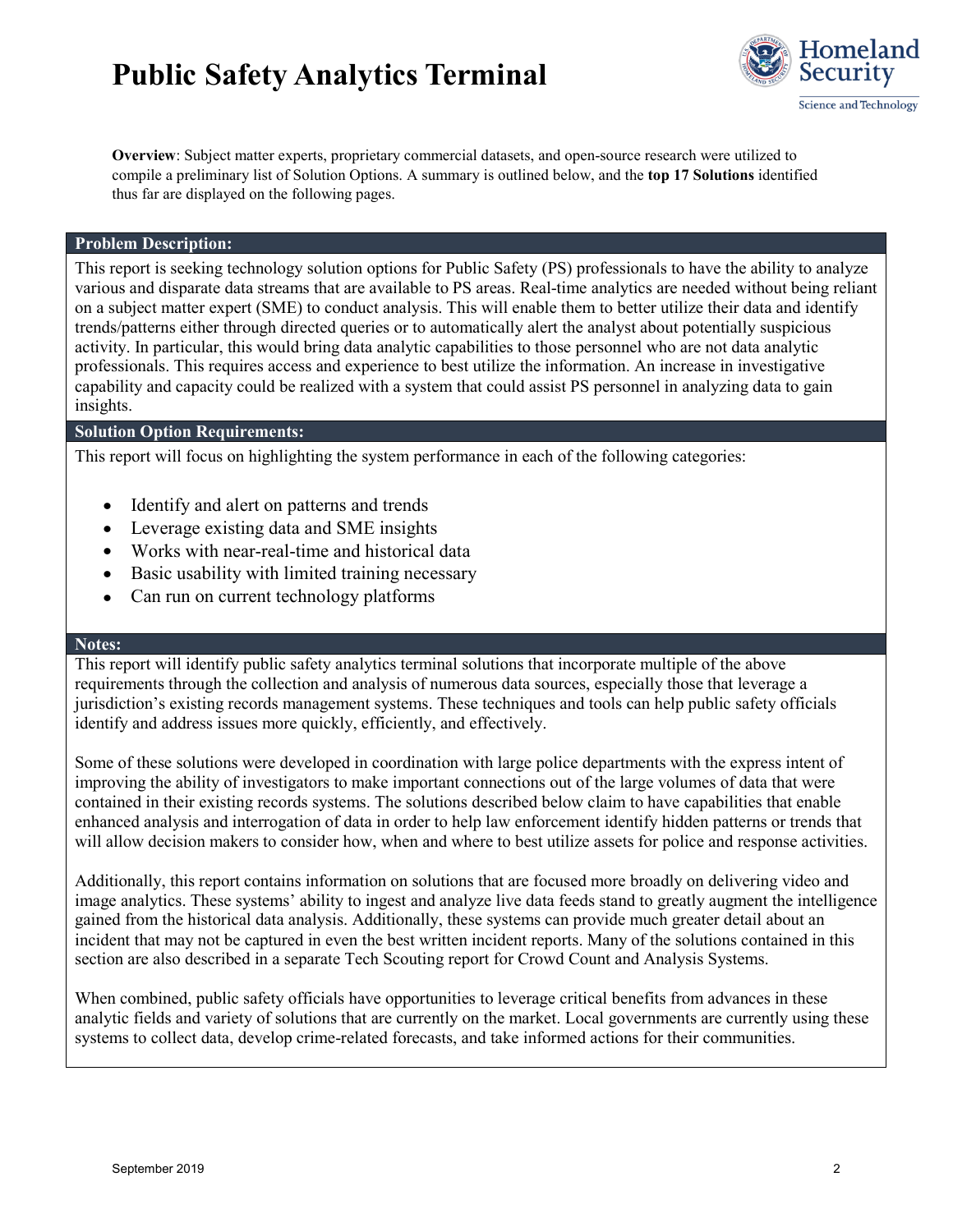

#### **Technology Solutions: Public Safety Data Analytics Solutions**

The follow section highlights solutions developed to assist public safety organizations to analyze large volumes of historical and current incidents for the purpose of creating crime and public safety forecasts. These solutions augment current investigation activities by automating the review of incident reports and other data sources contained in a jurisdictions records management system.

| #              | <b>Solution</b>         | <b>Description</b>                                                                                                                                                                                                                                                                                                                                                                                                                                                                                                                                                                                  | <b>Requirements Alignment</b>                         |            |
|----------------|-------------------------|-----------------------------------------------------------------------------------------------------------------------------------------------------------------------------------------------------------------------------------------------------------------------------------------------------------------------------------------------------------------------------------------------------------------------------------------------------------------------------------------------------------------------------------------------------------------------------------------------------|-------------------------------------------------------|------------|
| 1              | Patternizr<br>By NYPD   | Patternizr is a software program built in house by the NYPD that<br>searches through the NYPD's databases for patterns, enabling<br>detectives to search from a wide pool of data in the course of an<br>investigation. The solution was launched in 2016 and is based on<br>machine learning. Patternizr was trained using manually<br>identified patterns for burglaries, robberies and grand larcenies<br>in the city to find relationships among them. The final models<br>were incorporated into NYPD's Domain Awareness System<br>(DAS) -- a citywide network of sensors, databases, devices, | Identify and alert on<br>patterns and trends          | <b>Yes</b> |
|                |                         |                                                                                                                                                                                                                                                                                                                                                                                                                                                                                                                                                                                                     | Leverage existing data<br>and SME insights            | Yes:       |
|                |                         |                                                                                                                                                                                                                                                                                                                                                                                                                                                                                                                                                                                                     | Works with near-real-<br>time and historical data     | <b>Yes</b> |
|                |                         |                                                                                                                                                                                                                                                                                                                                                                                                                                                                                                                                                                                                     | Basic usability with<br>limited training<br>necessary | Yes        |
|                |                         | software and infrastructure. All historical pairs of complaints<br>were then processed in the cloud against 10 years of records of                                                                                                                                                                                                                                                                                                                                                                                                                                                                  | Can run on current<br>technology platforms            | <b>Yes</b> |
|                |                         | burglaries and robberies, and three years of grand larcenies data.<br>To keep the software up-to-date, similarity scores were                                                                                                                                                                                                                                                                                                                                                                                                                                                                       | Shareable analysis and<br>reports                     | <b>Yes</b> |
|                |                         | calculated and updated for new and revised complaints three<br>times a day, and each was scored against the existing crime data<br>before being incorporated into DAS. NYPD could share the<br>software with other police departments and create their own<br>tailored version on Patternizr.                                                                                                                                                                                                                                                                                                       |                                                       |            |
|                |                         | The Domain Awareness System (DAS) is a surveillance system<br>developed via a partnership between the New York Police                                                                                                                                                                                                                                                                                                                                                                                                                                                                               | Identify and alert on<br>patterns and trends          | <b>Yes</b> |
|                | <b>Domain Awareness</b> | Department (NYPD) and Microsoft to monitor New York City.<br>The surveillance network spans the entire city, including bridges                                                                                                                                                                                                                                                                                                                                                                                                                                                                      | Leverage existing data<br>and SME insights            | <b>Yes</b> |
|                | <b>System</b>           | and tunnels. DAS can identify subjects based on visual<br>characteristics: age, weight, clothing, and skin color.                                                                                                                                                                                                                                                                                                                                                                                                                                                                                   | Works with near-real-<br>time and historical data     | <b>Yes</b> |
| $\overline{c}$ | By Microsoft            | Identification then allows DAS to track targets and gain detailed<br>information about them. The surveillance network of more than                                                                                                                                                                                                                                                                                                                                                                                                                                                                  | Basic usability with<br>limited training<br>necessary | <b>Yes</b> |
|                |                         | 18,000 interconnected cameras is coupled with thousands of<br>license plate readers deployed around the city, as well as readers                                                                                                                                                                                                                                                                                                                                                                                                                                                                    | Can run on current<br>technology platforms            | <b>Yes</b> |
|                |                         | mounted on roving patrol cars.                                                                                                                                                                                                                                                                                                                                                                                                                                                                                                                                                                      | Shareable analysis and<br>reports                     | Yes        |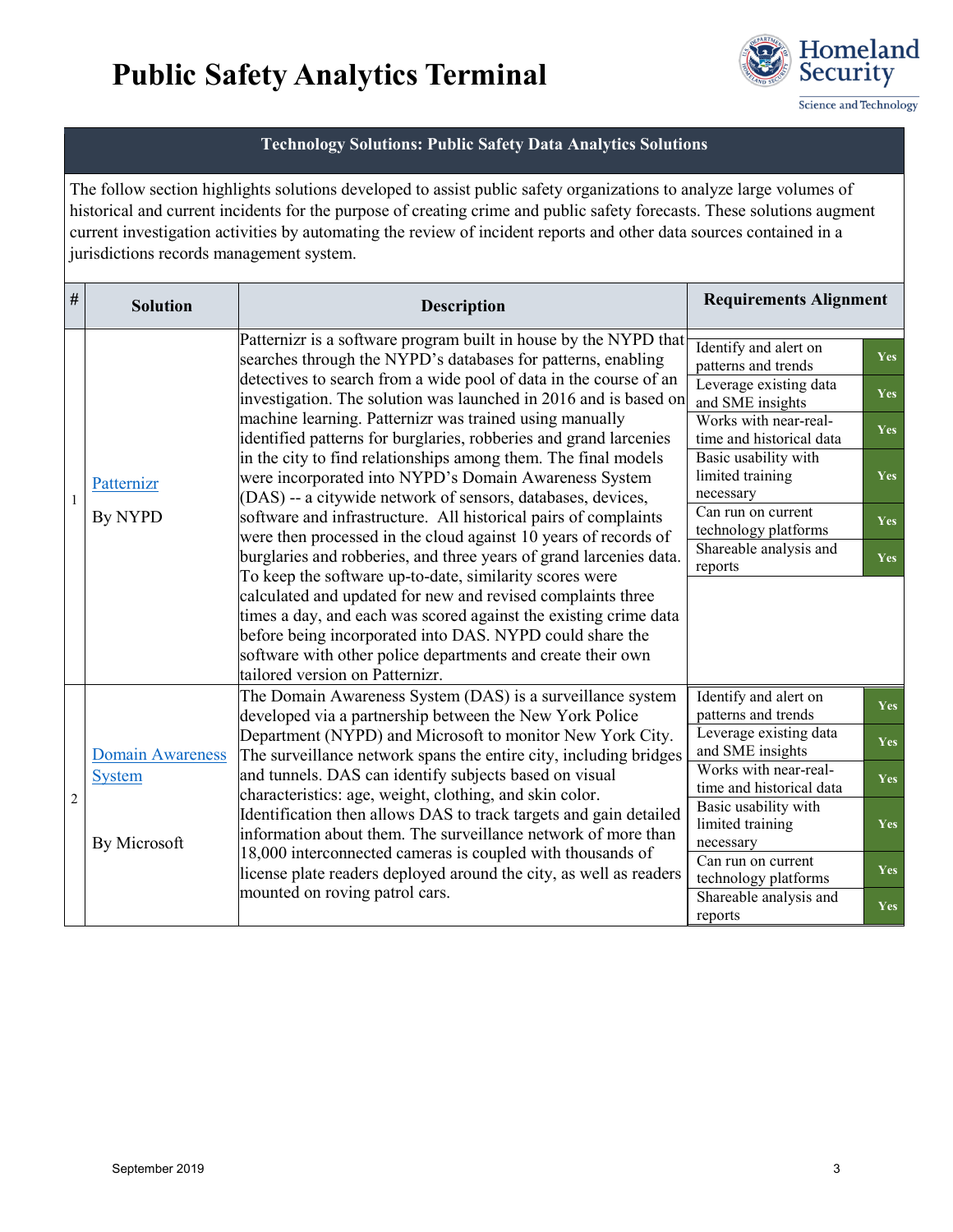

| $\#$           | <b>Solution</b>                                                        | <b>Description</b>                                                                                                                                                                                                                                                                                                                                                                                                                                                                                                                                                                                                                                                                                         | <b>Requirements Alignment</b>                            |            |
|----------------|------------------------------------------------------------------------|------------------------------------------------------------------------------------------------------------------------------------------------------------------------------------------------------------------------------------------------------------------------------------------------------------------------------------------------------------------------------------------------------------------------------------------------------------------------------------------------------------------------------------------------------------------------------------------------------------------------------------------------------------------------------------------------------------|----------------------------------------------------------|------------|
|                | PredPol<br>By PredPol                                                  | PredPol (Predictive Policing) was developed through a<br>partnership between the Los Angeles Police Department and                                                                                                                                                                                                                                                                                                                                                                                                                                                                                                                                                                                         | Identify and alert on<br>patterns and trends             | Yes        |
|                |                                                                        | UCLA. It leverages data from an agency's Records Management<br>System to pull current and historical crime data in order to                                                                                                                                                                                                                                                                                                                                                                                                                                                                                                                                                                                | Leverage existing data<br>and SME insights               | <b>Yes</b> |
|                |                                                                        | inform police departments on where and when to patrol. It<br>leverages 5 data points to calculate predictions: incident<br>identifier, crime or event type, location of incident, timestamp,<br>and record modified information. This analysis feeds<br>understanding of offender behavior for repeat victimization,<br>near-repeat victimization (proximity), and local searches.<br>PredPol currently works with many Police Departments and                                                                                                                                                                                                                                                             | Works with near-real-<br>time and historical data        | <b>Yes</b> |
| $\mathfrak{Z}$ |                                                                        |                                                                                                                                                                                                                                                                                                                                                                                                                                                                                                                                                                                                                                                                                                            | Basic usability with<br>limited training<br>necessary    | Yes        |
|                |                                                                        |                                                                                                                                                                                                                                                                                                                                                                                                                                                                                                                                                                                                                                                                                                            | Can run on current<br>technology platforms               | <b>Yes</b> |
|                |                                                                        |                                                                                                                                                                                                                                                                                                                                                                                                                                                                                                                                                                                                                                                                                                            | Shareable analysis and<br>reports                        | <b>Yes</b> |
|                |                                                                        | Sheriff's Offices across the US and internationally, including:<br>LAPD, Modesto CA PD, Tacoma WA PD, Jefferson County AL<br>(Birmingham), and Forsyth County GA (Atlanta area).                                                                                                                                                                                                                                                                                                                                                                                                                                                                                                                           |                                                          |            |
|                |                                                                        | ArcGIS is a geographic information system (GIS) that analyzes                                                                                                                                                                                                                                                                                                                                                                                                                                                                                                                                                                                                                                              |                                                          |            |
|                | <b>ArcGIS</b> Geospatial<br>4 Cloud<br>By ESRI                         | spatial location data and organizes layers of information into<br>visualizations using maps and 3D scenes. With location<br>intelligence from the Esri Geospatial Cloud, ArcGIS enables a<br>deeper understanding of where to focus efforts to prevent,<br>protect against, and mitigate the effects of the complex threats to<br>public safety and hazards found.<br>ArcGIS securely integrates data from Internet of Things (IoT)<br>sensors, business systems, and other partners using the common<br>language of location. It visualizes and analyzes this data to<br>uncover hidden vulnerabilities and patterns that help prioritize<br>efforts and increase the safety and security of a community. | Identify and alert on<br>patterns and trends             | <b>Yes</b> |
|                |                                                                        |                                                                                                                                                                                                                                                                                                                                                                                                                                                                                                                                                                                                                                                                                                            | Leverage existing data<br>and SME insights               | <b>Yes</b> |
|                |                                                                        |                                                                                                                                                                                                                                                                                                                                                                                                                                                                                                                                                                                                                                                                                                            | Works with near-real-<br>time and historical data        | Yes        |
|                |                                                                        |                                                                                                                                                                                                                                                                                                                                                                                                                                                                                                                                                                                                                                                                                                            | Basic usability with<br>limited training<br>necessary    | <b>Yes</b> |
|                |                                                                        |                                                                                                                                                                                                                                                                                                                                                                                                                                                                                                                                                                                                                                                                                                            | $\overline{C}$ an run on current<br>technology platforms | Yes        |
|                |                                                                        |                                                                                                                                                                                                                                                                                                                                                                                                                                                                                                                                                                                                                                                                                                            | Shareable analysis and<br>reports                        | <b>Yes</b> |
|                | <b>Public Safety</b><br>Analytics<br>By Central Square<br>Technologies | Central Square Technologies provides analytics and location<br>mapping of current crime trends, incident calls and other<br>suspicious incidents. The system leverages local information and<br>national databases for more in-depth analysis. The events can be<br>overlaid on a map and broken out into unit sectors for increased<br>awareness. The platform can identify trends and patterns and use<br>that knowledge to assign patrols or send alerts to staff. The<br>platform is also on a mobile device and can be shared with the<br>public to increase transparency.                                                                                                                            | Identify and alert on<br>patterns and trends             | <b>Yes</b> |
|                |                                                                        |                                                                                                                                                                                                                                                                                                                                                                                                                                                                                                                                                                                                                                                                                                            | Leverage existing data<br>and SME insights               | <b>Yes</b> |
| $\sqrt{5}$     |                                                                        |                                                                                                                                                                                                                                                                                                                                                                                                                                                                                                                                                                                                                                                                                                            | Works with near-real-<br>time and historical data        | Yes        |
|                |                                                                        |                                                                                                                                                                                                                                                                                                                                                                                                                                                                                                                                                                                                                                                                                                            | Basic usability with<br>limited training<br>necessary    | <b>Yes</b> |
|                |                                                                        |                                                                                                                                                                                                                                                                                                                                                                                                                                                                                                                                                                                                                                                                                                            | Can run on current<br>technology platforms               | <b>Yes</b> |
|                |                                                                        |                                                                                                                                                                                                                                                                                                                                                                                                                                                                                                                                                                                                                                                                                                            | Shareable analysis and<br>reports                        | <b>Yes</b> |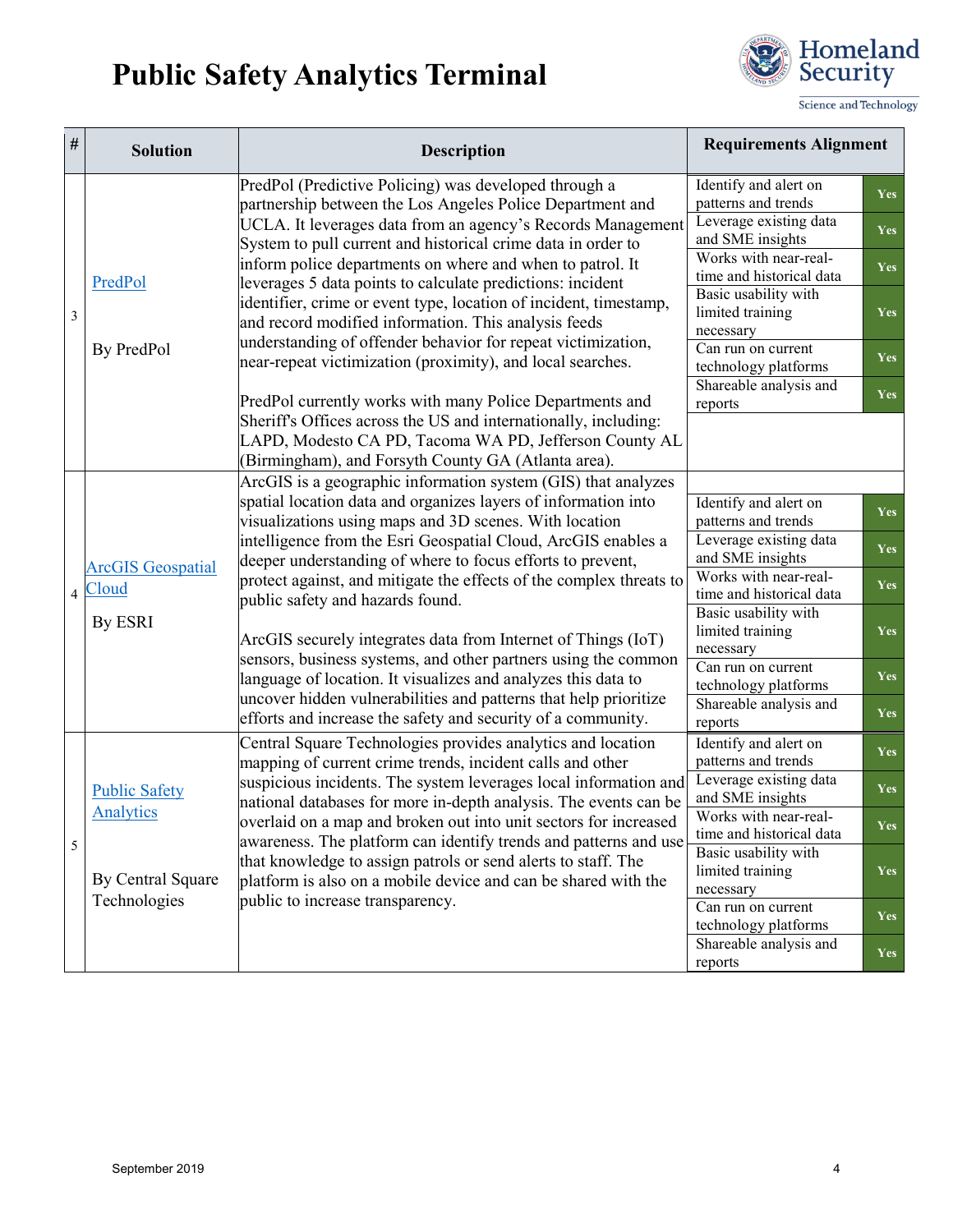

| $\#$   | <b>Solution</b>                                                                                                                                                                                                                                                                                                                                                                                                                                                                                                                                                                                                                                                                                                                                          | <b>Description</b>                                                                                                                                                                                                                                                                                                                                                                                                                                                                                                                                                                                                                                                                                                                                                                                                                                                  | <b>Requirements Alignment</b>                                     |            |
|--------|----------------------------------------------------------------------------------------------------------------------------------------------------------------------------------------------------------------------------------------------------------------------------------------------------------------------------------------------------------------------------------------------------------------------------------------------------------------------------------------------------------------------------------------------------------------------------------------------------------------------------------------------------------------------------------------------------------------------------------------------------------|---------------------------------------------------------------------------------------------------------------------------------------------------------------------------------------------------------------------------------------------------------------------------------------------------------------------------------------------------------------------------------------------------------------------------------------------------------------------------------------------------------------------------------------------------------------------------------------------------------------------------------------------------------------------------------------------------------------------------------------------------------------------------------------------------------------------------------------------------------------------|-------------------------------------------------------------------|------------|
|        | <b>Crime Prediction</b><br>and Prevention<br>By IBM                                                                                                                                                                                                                                                                                                                                                                                                                                                                                                                                                                                                                                                                                                      | IBM's crime prediction and prevention solutions combine<br>powerful analytical capabilities with a rich set of integrated data<br>sourced from established applications. Built on an IBM<br>software platform, this solution provides agencies with the<br>means to make the best use of people and information at hand<br>to monitor, measure, and predict crime and crime trends. When<br>various sources of structured and unstructured data are brought<br>together and made available for analysis, situational<br>understanding is improved, making citizens and police officers<br>safer.                                                                                                                                                                                                                                                                    | Identify and alert on<br>patterns and trends                      | Yes        |
|        |                                                                                                                                                                                                                                                                                                                                                                                                                                                                                                                                                                                                                                                                                                                                                          |                                                                                                                                                                                                                                                                                                                                                                                                                                                                                                                                                                                                                                                                                                                                                                                                                                                                     | Leverage existing data<br>and SME insights                        | <b>Yes</b> |
| 6      |                                                                                                                                                                                                                                                                                                                                                                                                                                                                                                                                                                                                                                                                                                                                                          |                                                                                                                                                                                                                                                                                                                                                                                                                                                                                                                                                                                                                                                                                                                                                                                                                                                                     | Works with near-real-<br>time and historical data                 | Yes        |
|        |                                                                                                                                                                                                                                                                                                                                                                                                                                                                                                                                                                                                                                                                                                                                                          |                                                                                                                                                                                                                                                                                                                                                                                                                                                                                                                                                                                                                                                                                                                                                                                                                                                                     | Basic usability with<br>limited training<br>necessary             | Yes        |
|        |                                                                                                                                                                                                                                                                                                                                                                                                                                                                                                                                                                                                                                                                                                                                                          |                                                                                                                                                                                                                                                                                                                                                                                                                                                                                                                                                                                                                                                                                                                                                                                                                                                                     | Can run on current<br>technology platforms                        | <b>Yes</b> |
|        |                                                                                                                                                                                                                                                                                                                                                                                                                                                                                                                                                                                                                                                                                                                                                          |                                                                                                                                                                                                                                                                                                                                                                                                                                                                                                                                                                                                                                                                                                                                                                                                                                                                     | Shareable analysis and<br>reports                                 | Yes        |
|        |                                                                                                                                                                                                                                                                                                                                                                                                                                                                                                                                                                                                                                                                                                                                                          | An incident and emergency management solution for daily<br>operations, emergency and crisis situations. This command,<br>control and communication (C3) solution uses data analytic<br>technologies coupled with social and mobile technology to<br>streamline and integrate preparation, response, recovery and<br>mitigation of daily incidents, emergencies and disasters. IBM<br>works with governments and public safety organizations<br>worldwide to implement public safety technology solutions.<br>Proven preparation techniques use the same technology to<br>manage day-to-day community incidents when responding to<br>crises situations. This familiarity helps ensure first responders<br>and C3 staff can engage immediately and naturally in response,<br>recovery and mitigation without needing access to special<br>documentation and systems. |                                                                   |            |
|        | Incident and<br>Emergency<br>Management<br>By IBM                                                                                                                                                                                                                                                                                                                                                                                                                                                                                                                                                                                                                                                                                                        |                                                                                                                                                                                                                                                                                                                                                                                                                                                                                                                                                                                                                                                                                                                                                                                                                                                                     | Identify and alert on<br>patterns and trends                      | Yes        |
|        |                                                                                                                                                                                                                                                                                                                                                                                                                                                                                                                                                                                                                                                                                                                                                          |                                                                                                                                                                                                                                                                                                                                                                                                                                                                                                                                                                                                                                                                                                                                                                                                                                                                     | Leverage existing data<br>and SME insights                        | <b>Yes</b> |
|        |                                                                                                                                                                                                                                                                                                                                                                                                                                                                                                                                                                                                                                                                                                                                                          |                                                                                                                                                                                                                                                                                                                                                                                                                                                                                                                                                                                                                                                                                                                                                                                                                                                                     | Works with near-real-<br>time and historical data                 | Yes        |
| $\tau$ |                                                                                                                                                                                                                                                                                                                                                                                                                                                                                                                                                                                                                                                                                                                                                          |                                                                                                                                                                                                                                                                                                                                                                                                                                                                                                                                                                                                                                                                                                                                                                                                                                                                     | Basic usability with<br>limited training<br>necessary             | Yes        |
|        |                                                                                                                                                                                                                                                                                                                                                                                                                                                                                                                                                                                                                                                                                                                                                          |                                                                                                                                                                                                                                                                                                                                                                                                                                                                                                                                                                                                                                                                                                                                                                                                                                                                     | Can run on current<br>technology platforms                        | <b>Yes</b> |
|        |                                                                                                                                                                                                                                                                                                                                                                                                                                                                                                                                                                                                                                                                                                                                                          |                                                                                                                                                                                                                                                                                                                                                                                                                                                                                                                                                                                                                                                                                                                                                                                                                                                                     | Shareable analysis and<br>reports                                 | Yes        |
|        | Cisco Kinetic enables proactive and informed policing by<br>analyzing crime and incident trends using predictive analytics. It<br>encourages interagency collaboration by deploying simple<br>dashboards that embed standard law enforcement work flows<br><b>Cisco Kinetic</b><br>and reduce operational complexity across crime and city<br>management verticals (e.g., parking, traffic, safety, security,<br>etc.). Cisco Kinetic has robust capabilities to help law<br>By Cisco<br>enforcement respond faster with automated alerts from advanced<br>live video feeds for incident detection and management. It uses<br>real-time social media analytics to understand and address<br>citizen sentiment during incidents for better communication. | Identify and alert on                                                                                                                                                                                                                                                                                                                                                                                                                                                                                                                                                                                                                                                                                                                                                                                                                                               | Yes                                                               |            |
|        |                                                                                                                                                                                                                                                                                                                                                                                                                                                                                                                                                                                                                                                                                                                                                          |                                                                                                                                                                                                                                                                                                                                                                                                                                                                                                                                                                                                                                                                                                                                                                                                                                                                     | patterns and trends<br>Leverage existing data<br>and SME insights | Yes        |
|        |                                                                                                                                                                                                                                                                                                                                                                                                                                                                                                                                                                                                                                                                                                                                                          |                                                                                                                                                                                                                                                                                                                                                                                                                                                                                                                                                                                                                                                                                                                                                                                                                                                                     | Works with near-real-<br>time and historical data                 | Yes        |
| 8      |                                                                                                                                                                                                                                                                                                                                                                                                                                                                                                                                                                                                                                                                                                                                                          |                                                                                                                                                                                                                                                                                                                                                                                                                                                                                                                                                                                                                                                                                                                                                                                                                                                                     | Basic usability with<br>limited training<br>necessary             | <b>Yes</b> |
|        |                                                                                                                                                                                                                                                                                                                                                                                                                                                                                                                                                                                                                                                                                                                                                          |                                                                                                                                                                                                                                                                                                                                                                                                                                                                                                                                                                                                                                                                                                                                                                                                                                                                     | Can run on current<br>technology platforms                        | <b>Yes</b> |
|        |                                                                                                                                                                                                                                                                                                                                                                                                                                                                                                                                                                                                                                                                                                                                                          | Shareable analysis and<br>reports                                                                                                                                                                                                                                                                                                                                                                                                                                                                                                                                                                                                                                                                                                                                                                                                                                   | Yes                                                               |            |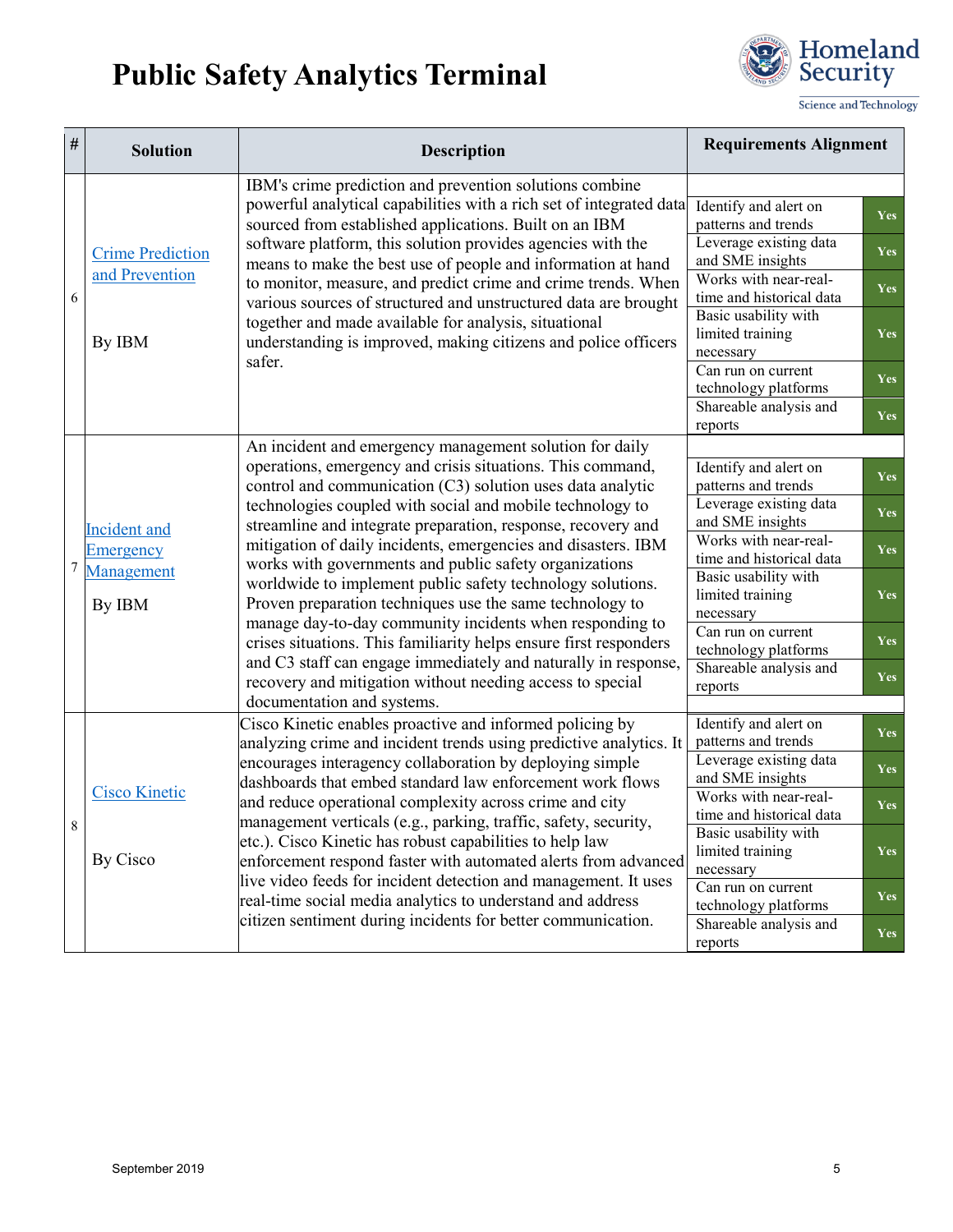

| $\#$ | <b>Solution</b>                                               | <b>Description</b>                                                                                                                                                                                                                                                                                                                                                                                                                                                                                                                                                                                                                                                                                                                                                                                                            | <b>Requirements Alignment</b>                         |            |
|------|---------------------------------------------------------------|-------------------------------------------------------------------------------------------------------------------------------------------------------------------------------------------------------------------------------------------------------------------------------------------------------------------------------------------------------------------------------------------------------------------------------------------------------------------------------------------------------------------------------------------------------------------------------------------------------------------------------------------------------------------------------------------------------------------------------------------------------------------------------------------------------------------------------|-------------------------------------------------------|------------|
| 9    | Intergraph InSight<br>By Hexagon Safety<br>and Infrastructure | Intergraph InSight helps public safety agencies overcome the<br>challenge of reporting and analyzing the large amounts of data<br>created and collected from computer-aided dispatch and other<br>systems. It creates a single data source, which users can explore,<br>analyze, and share through interactive dashboards and reports. It<br>can perform crime analysis, crime mapping, resource allocation,<br>operational improvements and a host of other services. The<br>platform is powerful and offers tailored products for different<br>groups of first responders (police, fire, EMS). For example, it<br>can provide law-enforcement with real-time and historical data<br>for intelligence-led policing, crime mapping, officer deployment<br>officer history and unit utilization. For Fire and EMS units it can | Identify and alert on<br>patterns and trends          | <b>Yes</b> |
|      |                                                               |                                                                                                                                                                                                                                                                                                                                                                                                                                                                                                                                                                                                                                                                                                                                                                                                                               | Leverage existing data<br>and SME insights            | <b>Yes</b> |
|      |                                                               |                                                                                                                                                                                                                                                                                                                                                                                                                                                                                                                                                                                                                                                                                                                                                                                                                               | Works with near-real-<br>time and historical data     | <b>Yes</b> |
|      |                                                               |                                                                                                                                                                                                                                                                                                                                                                                                                                                                                                                                                                                                                                                                                                                                                                                                                               | Basic usability with<br>limited training<br>necessary | Yes        |
|      |                                                               |                                                                                                                                                                                                                                                                                                                                                                                                                                                                                                                                                                                                                                                                                                                                                                                                                               | Can run on current<br>technology platforms            | Yes        |
|      |                                                               |                                                                                                                                                                                                                                                                                                                                                                                                                                                                                                                                                                                                                                                                                                                                                                                                                               | Shareable analysis and<br>reports                     | Yes        |
|      |                                                               | monitor and measure unit response, turn out times, and repeat<br>incident location to provide more targeted interventions.                                                                                                                                                                                                                                                                                                                                                                                                                                                                                                                                                                                                                                                                                                    |                                                       |            |
|      |                                                               | CFS Analytics was developed by data scientists, criminologists,<br>police, and fire/EMS to help law public safety and emergency<br>services visualize CAD data to gain insight into response times,<br>operational resources and long-term planning. In providing<br>valuable decision making, it helps to better address community<br>needs.                                                                                                                                                                                                                                                                                                                                                                                                                                                                                 | Identify and alert on<br>patterns and trends          | <b>Yes</b> |
|      | <b>CFS Analytics</b><br>By RTI International                  |                                                                                                                                                                                                                                                                                                                                                                                                                                                                                                                                                                                                                                                                                                                                                                                                                               | Leverage existing data<br>and SME insights            | Yes        |
|      |                                                               |                                                                                                                                                                                                                                                                                                                                                                                                                                                                                                                                                                                                                                                                                                                                                                                                                               | Works with near-real-<br>time and historical data     | <b>Yes</b> |
| 10   |                                                               |                                                                                                                                                                                                                                                                                                                                                                                                                                                                                                                                                                                                                                                                                                                                                                                                                               | Basic usability with<br>limited training<br>necessary | <b>Yes</b> |
|      |                                                               |                                                                                                                                                                                                                                                                                                                                                                                                                                                                                                                                                                                                                                                                                                                                                                                                                               | Can run on current<br>technology platforms            | Yes        |
|      |                                                               |                                                                                                                                                                                                                                                                                                                                                                                                                                                                                                                                                                                                                                                                                                                                                                                                                               | Shareable analysis and<br>reports                     | <b>Yes</b> |
|      | <b>SAS Platform for</b><br>11 Defense and Security<br>By SAS  | SAS makes a data analytics platform specifically designed for<br>security and policing environment. It enables a cohesive,<br>analytics-based approach to tackling threats. SAS Platform is<br>customizable to ensure optimal insights on data, talent and<br>analytic technology. It provides a single platform and unified<br>view for all agencies – across all stages of the intelligence life<br>cycle and allows for preventive policing by analyzing and<br>simulating risks for more targeted, productive investigations and<br>successful crime prevention.                                                                                                                                                                                                                                                          | Identify and alert on<br>patterns and trends          | Yes        |
|      |                                                               |                                                                                                                                                                                                                                                                                                                                                                                                                                                                                                                                                                                                                                                                                                                                                                                                                               | Leverage existing data<br>and SME insights            | Yes        |
|      |                                                               |                                                                                                                                                                                                                                                                                                                                                                                                                                                                                                                                                                                                                                                                                                                                                                                                                               | Works with near-real-<br>time and historical data     | <b>Yes</b> |
|      |                                                               |                                                                                                                                                                                                                                                                                                                                                                                                                                                                                                                                                                                                                                                                                                                                                                                                                               | Basic usability with<br>limited training<br>necessary | <b>Yes</b> |
|      |                                                               |                                                                                                                                                                                                                                                                                                                                                                                                                                                                                                                                                                                                                                                                                                                                                                                                                               | Can run on current<br>technology platforms            | Yes        |
|      |                                                               |                                                                                                                                                                                                                                                                                                                                                                                                                                                                                                                                                                                                                                                                                                                                                                                                                               | Shareable analysis and<br>reports                     | <b>Yes</b> |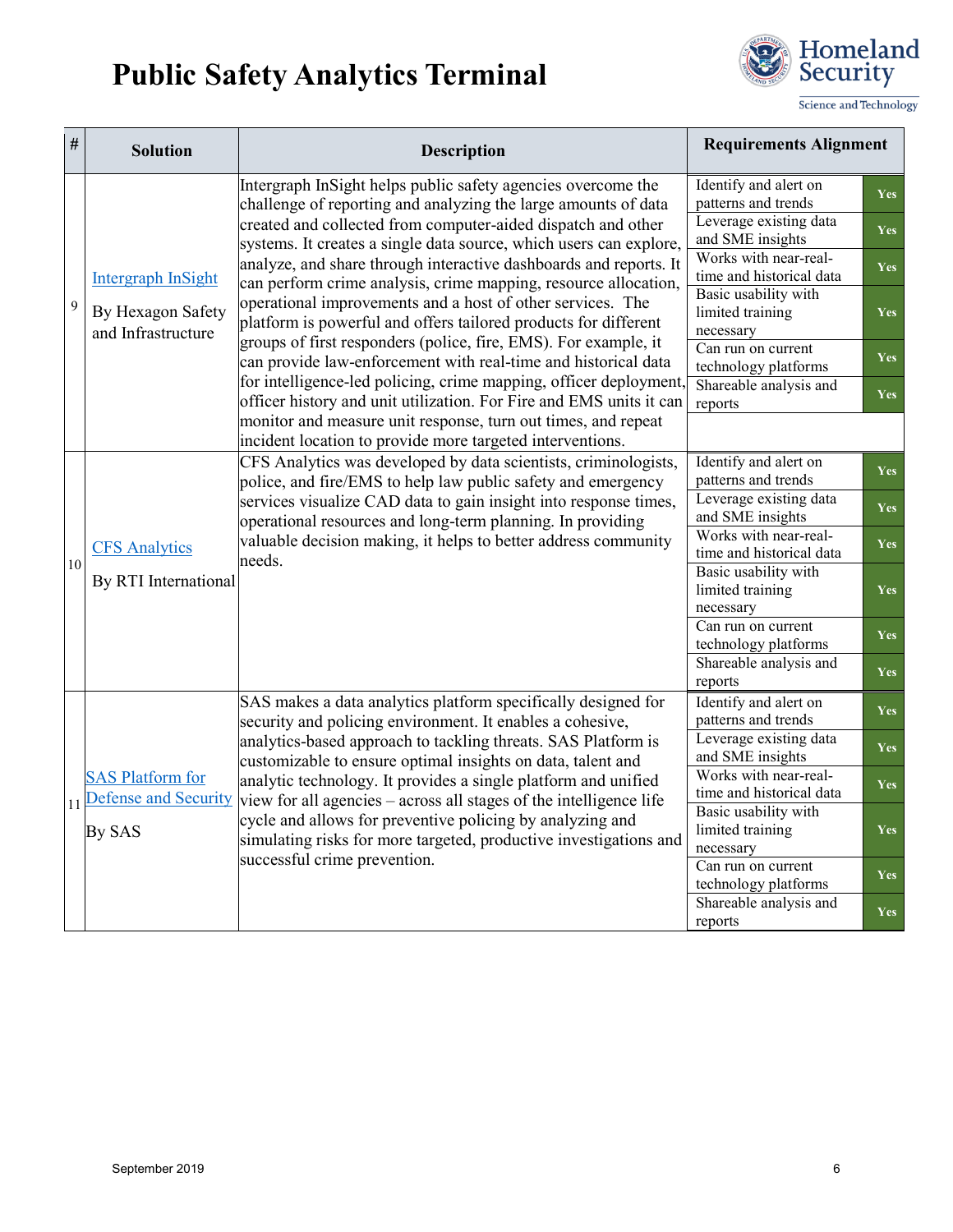

#### **Technology Solutions: Video Analytics and Smart Cities Focused Solutions**

There are a wide variety of video and image analytics platforms that are designed to support several use cases including facial recognition, crowd counting, license plate reading, and other Smart Cities applications. Many of the following solutions can analyze video feeds, image libraries, and other audio/visual data. Some of these solutions are limited in terms of analyzing historical case logs and similar databases and are therefore separated in the following section. These tools, however, do have the ability to augment some of the capabilities and solutions listed in the previous section.

| $\#$ | <b>Solution</b>                                                                   | <b>Description</b>                                                                                                                                                                                                                                                                                                                                                                                                                                                                                                                                                                                                                                                                                                                                                                                | <b>Requirements Alignment</b>                                                                                                                                                                                                                                                                          |                                                                                         |
|------|-----------------------------------------------------------------------------------|---------------------------------------------------------------------------------------------------------------------------------------------------------------------------------------------------------------------------------------------------------------------------------------------------------------------------------------------------------------------------------------------------------------------------------------------------------------------------------------------------------------------------------------------------------------------------------------------------------------------------------------------------------------------------------------------------------------------------------------------------------------------------------------------------|--------------------------------------------------------------------------------------------------------------------------------------------------------------------------------------------------------------------------------------------------------------------------------------------------------|-----------------------------------------------------------------------------------------|
| 12   | <b>Splunk Platform</b><br>By Splunk                                               | The Splunk Platform provides operational intelligence to enable<br>fast and confident decisions for public safety personnel. The<br>platform uses experience integrated machine learning to provide<br>data visualizations of data logs by creating metrics that are easily<br>searchable for improved monitoring performance as alerting<br>functions. It allows for implementation of predictive and<br>intelligence-led policing initiatives faster and more affordably<br>than with traditional tools. It quickly connects the dots, identifies<br>hidden patterns and discovers trends to proactively detect and<br>combat crimes and other threats to the community.                                                                                                                        | Identify and alert on<br>patterns and trends<br>Leverage existing data<br>and SME insights<br>Works with near-real-<br>time and historical data<br>Basic usability with<br>limited training<br>necessary<br>Can run on current<br>technology platforms<br>Shareable analysis and                       | <b>Yes</b><br><b>Yes</b><br><b>Yes</b><br><b>Yes</b><br><b>Yes</b>                      |
|      | savVi<br>$\vert_{13}\vert_{2}^{by}$ Agent Video<br>Intelligence, Ltd.<br>(Israel) | savVi boasts a set of advanced, automated video analysis tools<br>that provide for the immediate detection and extraction of events<br>and valuable data from surveillance footage, replacing the<br>manual and time-consuming tasks traditionally employed to<br>monitor live video feeds or sift through recorded video. By<br>employing savVi, users can make optimal use of their<br>surveillance systems and allocate their time and attention in a<br>more effective manner, thus increasing the return on investment<br>in the surveillance system, as well as improving overall security,<br>safety and business operations. Users define potential events of<br>interest in advance and receive alerts when such events occur,<br>enabling rapid responses to incidents, as they emerge. | reports<br>Identify and alert on<br>patterns and trends<br>Leverage existing data<br>and SME insights<br>Works with near-real-<br>time and historical data<br>Basic usability with<br>limited training<br>necessary<br>Can run on current<br>technology platforms<br>Shareable analysis and<br>reports | <b>Yes</b><br>Yes<br><b>Yes</b><br><b>Yes</b><br><b>Yes</b><br><b>Yes</b><br><b>Yes</b> |
| 14   | Rekognition<br>By Amazon                                                          | Amazon's Rekognition is a robust video analytics platform that<br>can perform facial recognition, license plate reading, and other<br>video analysis functions using real-time camera feeds. Users<br>provide an image or video to the Rekognition API, and the<br>service can identify the objects / people across a robust database<br>of identity profiles. Rekognition is currently configured to<br>conduct image analyses only.                                                                                                                                                                                                                                                                                                                                                             | Identify and alert on<br>patterns and trends<br>Leverage existing data<br>and SME insights<br>Works with near-real-<br>time and historical data<br>Basic usability with<br>limited training<br>necessary<br>Can run on current<br>technology platforms<br>Shareable analysis and<br>reports            | <b>Yes</b><br>Partial<br><b>Yes</b><br><b>Yes</b><br><b>Yes</b><br><b>Yes</b>           |